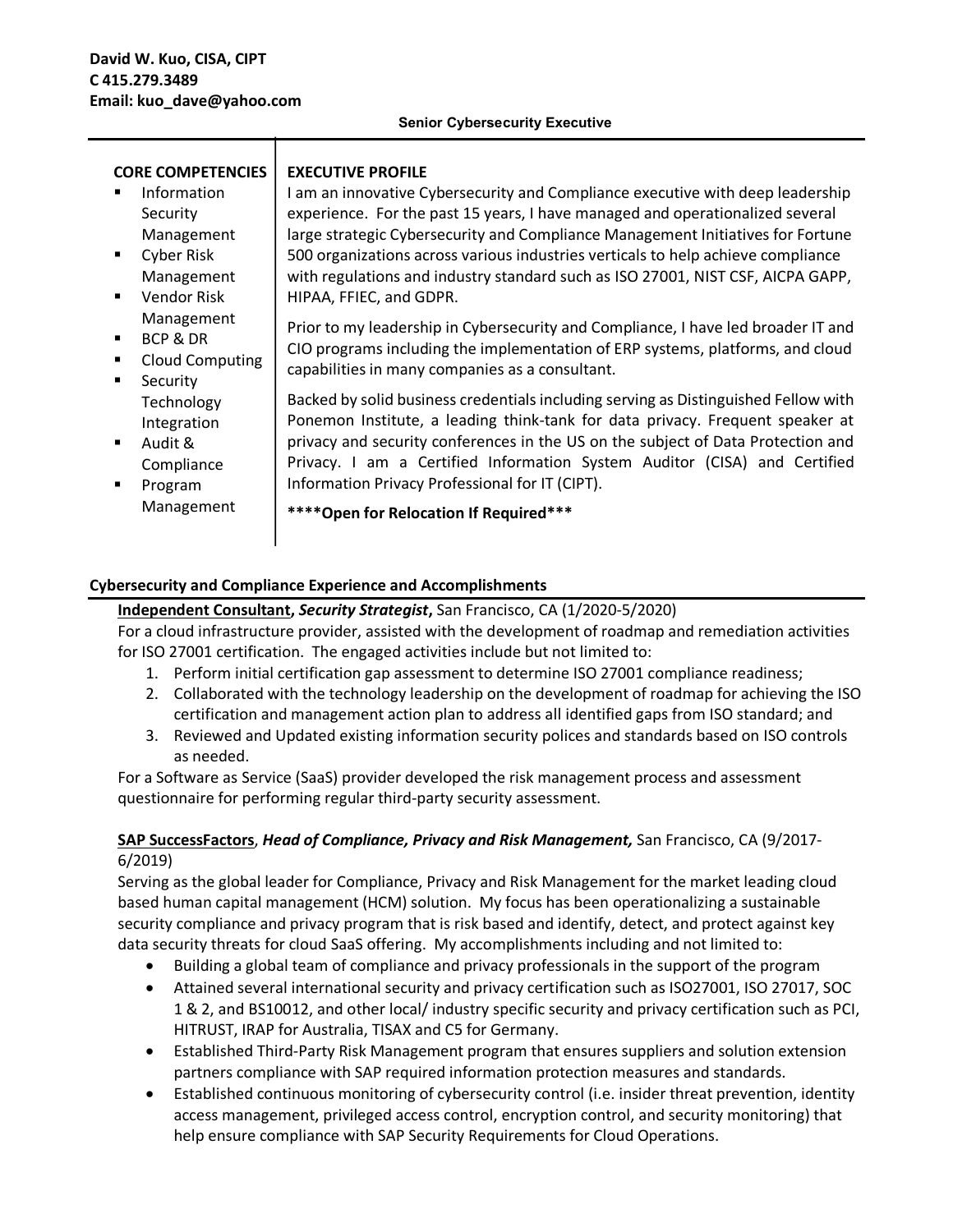- Managing for all cybersecurity compliance related matters for SAP SuccessFactors operationsfrom privacy (i.e. GDPR, Russian Data Privacy and China Cybersecurity Law etc.) to Export Control & Trade Sanctions.
- Working closely SAP Global Security and Cloud Compliance Offices on the adoption and deployment of Multi-dimensional Control Framework for Security Compliance Management,
- Working closely with the SAP Global Risk and Compliance (GRC) on cybersecurity risks identification and implement actions to manage those risks.
- Evangelizes local security and privacy standards, and mentor compliance staff and cloud operations team members to ensure they understand compliance and privacy requirements.
- Owning and maintain the Business Continuity Plan for the SaaS service delivery operations
- Supported pre-sale discussion with key customers by facilitating security and compliance workshop for the HCM SaaS offering
- Performed joint security and privacy assessments with customer staff or third-party assessors that led to either new subscriptions or contract renew.

# **KPMG LLP**, *Senior Director, Advisory | Cyber Services*, San Francisco, CA (1/2012-9/2017)

As a Senior Director in the Cyber Practice, I served as the Cyber Account Lead for Platinum Accounts. As the account lead, I am responsible for the delivery of security and privacy projects averaging \$2-5MM for each assigned account. My accomplishments are as follow:

- § Developed, led, and delivered several Cyber Compliance Assessment and Readiness programs that help client achieve compliance with standard and privacy regulation such as GDPR, FFIEC, GLBA, NYDFS, PCI, ISO27001, HIPAA etc.
- Served as the retained cybersecurity and privacy advisor to the CEO and Board of Directors for number of large financial services institution by providing regular briefing on emerging security technology trends issues and risks.
- Developed information protection requirements as part of broader public cloud (i.e. GCP, Azure, and AWS etc.) migration plan for number of private equity firms and family offices
- Served as the "rental CISO" for a Government Sponsored Government Sponsored Financial Institution. The key engagement activities included CISO transition support, conduct cybersecurity risk assessment, developing strategy for cybersecurity risk mitigation, managing teams responsible for threat and vulnerability management, incident response, identity and access management, governance, risk and compliance as well as third party risk management.
- Led a post-merger and acquisition Information security policy and standard harmonization effort for global pharmaceutical company
- Participated in the development of HIPAA Security and Privacy Standards as part of the engagement team
- Led several Information Governance and Protection initiatives for customer in various industry verticals. The imitative often include but not limited to operationalize the policy framework for information governance and protection, develop employee training and awareness campaign, and implement data protection-in-depth controls such as document record of processing, training / awareness, access controls, sensitive information monitoring using Data Loss Prevention (DLP) technology, test data management, and sensitive data obfuscation.
- Performed number of privacy impact assessments for several financial services institution that identifies personal data collection activities and evaluated data protection control design for personal data lifecycle management.
- § Developed and authored KPMG Whitepaper for *Regulatory Compliance in the Cloud*

# **Accenture LLP**, *Senior Manager, Technology Consulting | US Data Protection and Privacy Offering Lead*, San Francisco, CA (5/2006-10/2011)

As Senior Manager in the Security Technology Practice, I played various roles (Subject Matter Expert, Project Management, or Project Quality Assurance) within Security Risk Management domain. I am also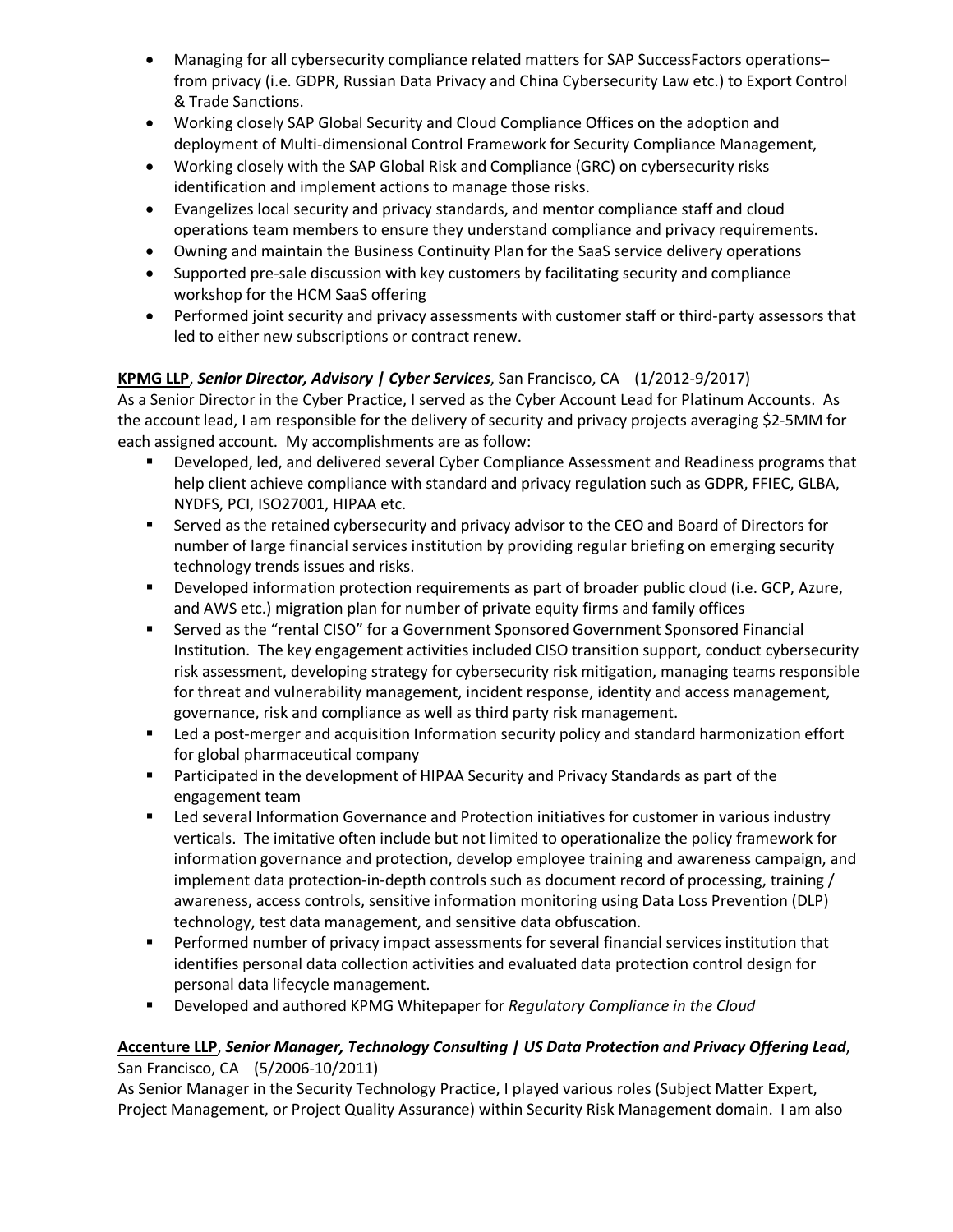the North America lead for the Data Protection and Privacy offering that focuses on sensitive information management and protection. My key accomplishments are as follow:

- <sup>■</sup> Build the data protection and privacy offering from ground up and the offering became a key Accenture global strategic initiative with annual sales over \$12MM in North America during FY09.
- Led the 2009 Accenture Global Privacy Study the first global benchmark study conducted by Accenture Security & Risk practice. The Study surveyed 5,500 Business leaders polled in 19 countries; 51% in management positions; and 50% directly responsible for Data Protection & Privacy.
- Led an annual third-party security assessment for a global pharmaceutical company to help ensured data protection technical organizational measures are being followed by the outsourced providers for clinical trial data
- **EXECT** Served as Accenture representative in the development and launch of HITRUST framework
- Led end endpoint and network Data Loss Prevention (DLP) technology implementation for number of retail and wholesale customers for PCI compliance
- Led a Payment Card Industry (PCI) control remediation engagement. The engagement includes inventory of Primary Account Number (PAN) processing, deployment of data tokenization for PAN storage, network segmentation for in-scope system stack, deployment of security incident and event management (SIEM) tool, roll-out of incident management process, perform static and dynamic code scan, privileged access management and RSA Archer for compliance monitoring.
- Developed information protection and privacy framework for number of international government entities that helps secure electronic health records (EHR) for privacy protection.
- Led several data protection assessments and control remediation engagements for customers in various industry verticals that evaluated legitimacy of data processing, information lifecycle management, information governance process, and effectiveness of data protection measures. Developed control remediation roadmap and action plan for all high-risk standard or regulatory compliance gaps discovered during the assessment.

# **Capgemini U.S. LLC (Formerly Capgemini Ernst & Young)**, *Senior Manager, Finance and Employee Transformation* Cupertino, CA (7/2004-5/2006)

As member of the Consulting Services for Capgemini, I played various roles on assigned projects and engagements. I am also a Capgemini certified Engagement Manager Level 2 (project revenue \$5-10MM) and Enterprise Application Consultant Level 3 (Global Experience). My accomplishments include the following:

- Served as the Risk and Compliance Advisory solutions and service offering lead for FSI (Financial Service & Insurance) sector in the West Area. The offering has generated \$5MM in gross revenue during its first year of establishment.
- For a global real estate investment trust (REITS) in Denver, CO, served as the project lead for a Global IT internal controls testing and remediation project for SOX 404 Compliance

# **Technology Transformation and Integration Experience**

# **American Management Systems, Inc.,** *Principal,* San Francisco, CA (11/2003-5/2004)

I was responsible for overall client management, Statement of Work development, project staffing, project financials, and Direct Contribution Margins management on multiple assigned mid-market ERP accounts (city and county government, K-12 School District, Higher Education Institution, and small state) in Western States. Additionally, I also served as the implementation lead for the HCM and Financial Management solution for the assigned accounts.

# **Independent Consultant,** *Strategy Consulting***,** San Francisco, CA (5/2003-1/2004)

As the ERP Strategist, I worked with SAIC's ESS (Enterprise Security Solutions) and ITS (Information Technology Services) Group, conducted a complete production application assessment on the existing production PeopleSoft 8.1 HCM and SAP FI, CO application. The purpose of the application assessment is